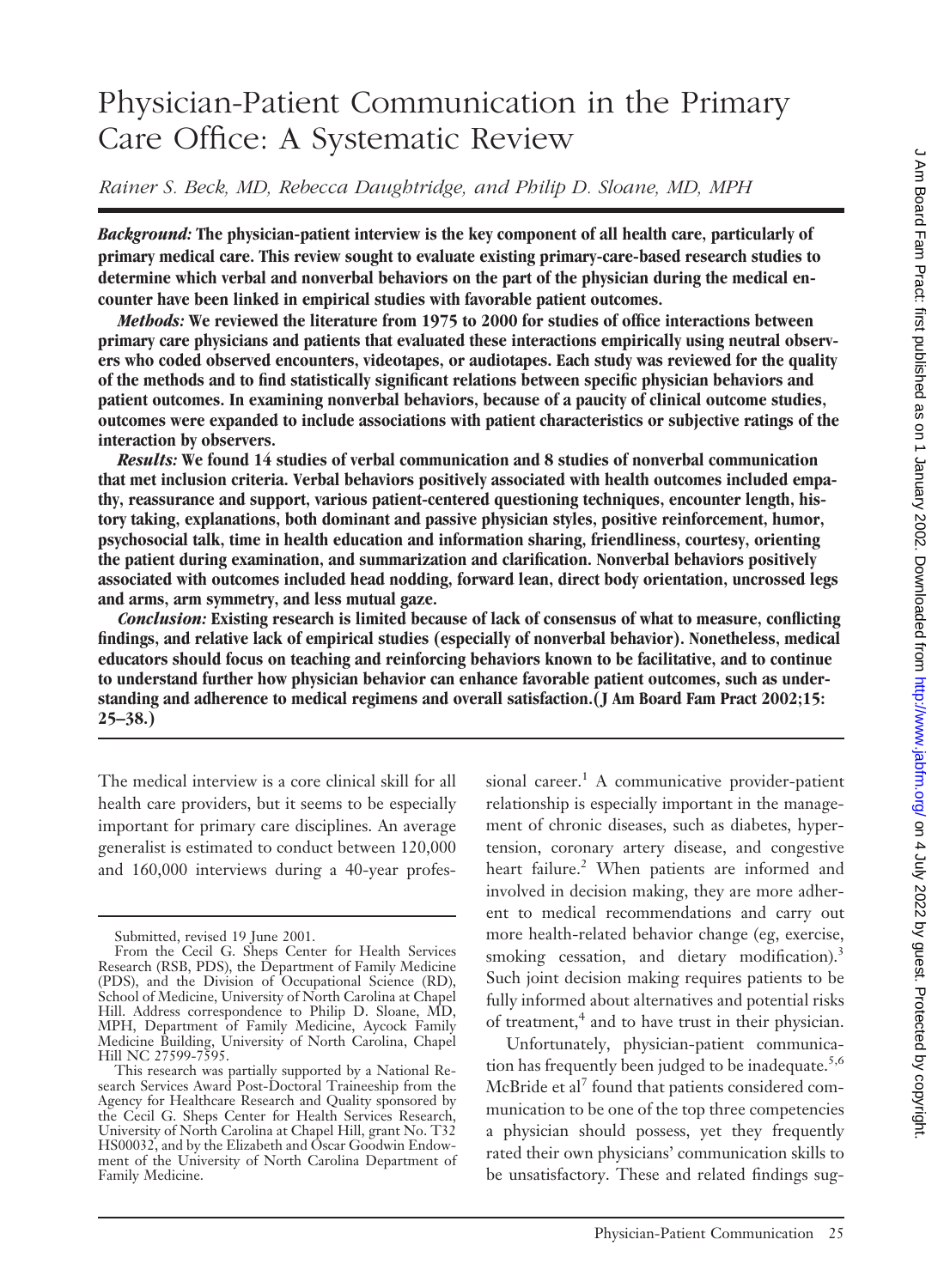gest the need for enhanced attention to communication skills in physician education and quality improvement in family practice. Such activities should be based on empirical data showing which aspects of physician behavior are critical to patient outcomes.

This review seeks to complement the efforts of other authors working in this area of research. Moira Stewart<sup>8</sup> reviewed verbal communication patterns for different phases of a physician-patient encounter. Roter and  $\text{Hall}^9$  and Ong et al<sup>10</sup> compared various coding systems, and Roter et  $al<sup>11</sup>$ reviewed the design and populations of verbal studies but did not concentrate on outcomes. No review to date has focused on outcome comparisons with individual behaviors or included both verbal and nonverbal interactions. The goal of this review, therefore, was to determine those specific verbal and nonverbal physician behaviors that are objectively measurable and have been linked in empirical studies with favorable patient outcomes using an evidence-based format.

#### **Methods**

To find relevant studies, the MEDLINE and PSY-CINFO on-line databases for 1975–2000 were searched using the key words "physician-patient relationship," "provider-patient relationship," "doctor-patient relationship," "verbal communication," "nonverbal communication," and "nonverbal behavior." Bibliographic lists of all selected articles were searched for further references.

From the retrieved articles, studies were selected for inclusion if they met the following criteria:

1. It was an empirical study of office interactions between patients and primary care physicians. Psychiatrist-patient encounters were excluded, because their nature differs from that of primary care medical encounters.

2. Interactions were studied empirically using neutral observers who coded observed encounters, videotapes, or audiotapes.

3. Empirical (quantitative) measures were used to evaluate verbal and nonverbal behaviors.

4. Statistically significant associations were found between one or more discrete measure of communication and one or more care outcomes. Care outcomes included satisfaction, trust, rapport, comprehension, compliance and adherence, and long-term health effects (eg, glucose control). Few

studies were found that investigated the relation between nonverbal behaviors and care outcomes, so the outcome criteria for nonverbal studies were expanded to include associations between behaviors and either patient characteristics (eg, sex, anxiety, health status) or subjective ratings of the interaction (eg, dominance, affiliation).

5. Sample size was at least 10 encounters.

6. Study results were published in English.

A total of 14 studies of verbal communication and 8 studies of nonverbal communication met these inclusion criteria.

Each study meeting review inclusion criteria was systematically evaluated to determine the sample characteristics (setting, type of visit, patient and physician demographics), the specific verbal and nonverbal behaviors that were being measured, the patient-oriented outcomes for verbal studies and patient-oriented outcomes or patient characteristics for nonverbal studies, the measures of association between each provider behavior variable studied and each outcome or patient characteristic, and the interrater reliability data of each behavioral measure studied, if available.

To classify the behaviors observed, literaturebased theoretical models were used. Verbal behaviors were classified according to the model described by Bird and Cohen-Cole<sup>12</sup> into one of three key functions of the interaction: data gathering to understand the patient (gathering information), development of rapport and responding to the patient's emotions (developing a therapeutic relationship), and patient education and behavioral management (decision making and management). Figure 1 provides a schematic of the model. The model implies interrelations between the elements: rapport-building influences data gathering, both rapport building and data gathering affect decision making, and decision making affects outcomes. This method of classifying verbal behaviors shares common elements with the categorization schemes described by Roter and Hall,<sup>9</sup> Ong et al,<sup>10</sup> and Beisecker and Beisecker.<sup>13</sup> Using this system, each behavior described in the review was classified into a category based on its most prominent function or use.

For the classification of nonverbal behaviors, a schema described by Harrigan and Rosenthal<sup>14,15</sup> was used, which groups nonverbal behaviors primarily by anatomic position into the categories of trunk, arms, legs, head, and proximity or touch.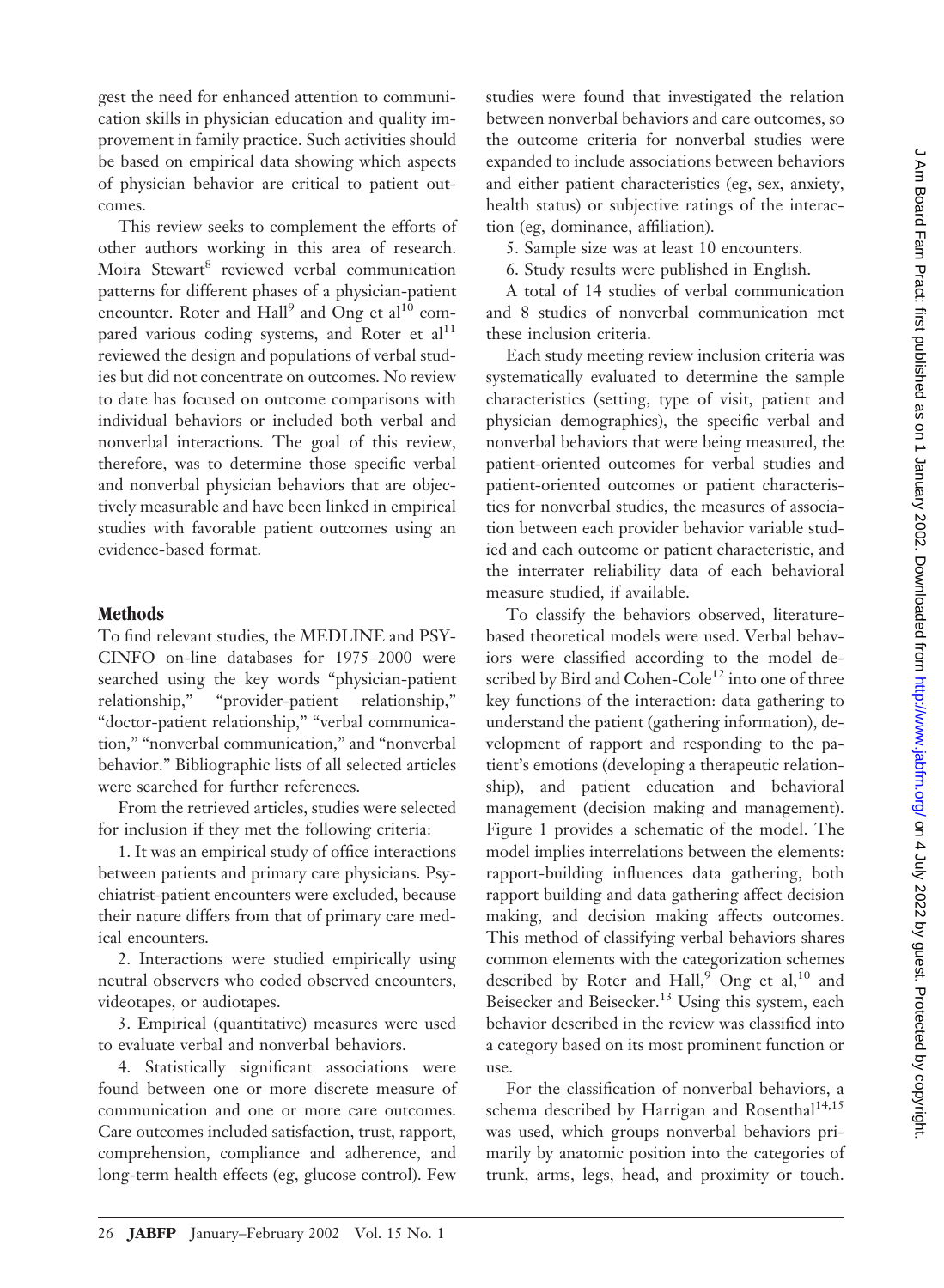

**Figure 1. Domains of communication in the provider-patient relationship.**

This classification system avoids the inferences inherent in some other coding systems about the meaning conveyed by nonverbal behaviors.<sup>16,17</sup> Our theoretical model involves the interplay between nonverbal and verbal behaviors and implies interrelations with rapport-building and affective responses affecting patient outcomes.

Because definitions and classifications of discrete behaviors were not standardized across studies and the number of empirical studies meeting review criteria was small, a strict meta-analysis was not feasible. Instead, behaviors were tabulated according to the theoretical model, which allows similar behaviors to be compared visually.

For each behavior reporting significant statistical associations, we assigned its corresponding study a rating indicating its level of methodologic rigor. Two points were awarded to studies in which the measure of interest displayed strong evidence of reliability and the sample size was more than 20. One point was awarded if the study showed some indication of reliability testing and the sample size was more than 20, or if the sample size was smaller but the reliability was strong. Zero points were awarded if variables were poorly defined, reliabilities were unreported, reliabilities were not strong,

or the sample size was small. Strong reliability was defined as present when the variables being considered had kappa coefficients greater than 0.6 or Pearson correlation coefficients greater than  $0.70^{18}$ 

## **Results**

## *Verbal Physician Behaviors*

#### *Sample Characteristics*

Fourteen studies met the review criteria (Table 1).<sup>19-32</sup> Two were set in pediatric outpatient clinics, one in a community-based private practice (family medicine), one in a general diabetes clinic, and the remainder in family medicine or internal medicine outpatient departments. Two studies focused strictly on new-patient visits with patients unknown to the physicians; the remainder primarily involved returning patients.

The mean age of the studied patient population, when reported, was 46 years. The median number of patient subjects was 113, the mean 165, and the range between 29 and 550. In one third of the studies at least 60% of the subjects were of racial or ethnic minorities. Female subjects were represented more frequently than male subjects; 12 of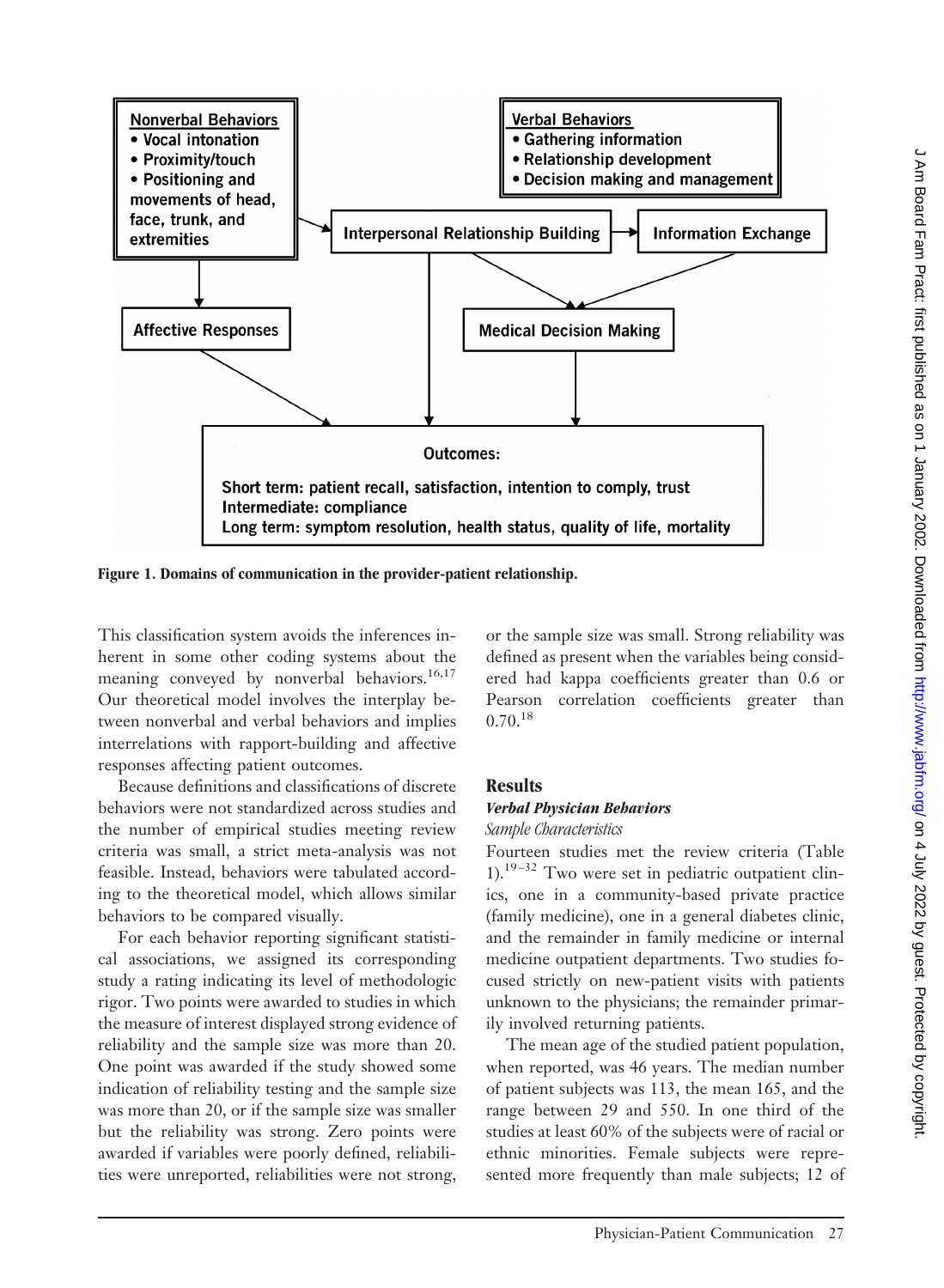| Table 1. Physician Verbal Behaviors Associated with Clinical and Behavioral Patient Outcomes in Empirical Studies Performed in Office Settings. |                 |                          |                                         |                                                                           |                                |                              |                                |                                                                                                                                                |
|-------------------------------------------------------------------------------------------------------------------------------------------------|-----------------|--------------------------|-----------------------------------------|---------------------------------------------------------------------------|--------------------------------|------------------------------|--------------------------------|------------------------------------------------------------------------------------------------------------------------------------------------|
| Behavior of Physician                                                                                                                           | Ref             | LOR                      | Sample Size<br>Providers)<br>(Patients; | Setting; Observation                                                      | Outcomes<br>Measure<br>Patient | Association                  | Reliability                    | Other                                                                                                                                          |
| Discrete Variables                                                                                                                              |                 |                          |                                         | Relationship Building<br>Interpersonal                                    |                                |                              |                                |                                                                                                                                                |
| Empathy                                                                                                                                         | 19              | $\overline{\mathcal{L}}$ | 55; 11                                  | Pediatric outpatient clinic<br>9 Rs, 2 NPs; VT                            | Satisfaction                   | $\ddagger$                   | Kappa = .69                    | higher visit satisfaction and greater reductions<br>Mothers with high exposure to empathy had<br>in their concerns                             |
| Patient-centered behavior                                                                                                                       | 20              | $\sim$                   | 140; 24                                 | Family physician offices<br>24 FPs; AT                                    | Compliance                     | $\ddagger$                   | $93\%$ agreement               | compliance and borderline significantly related<br>Significantly related to patient-reported<br>to pill count measure                          |
|                                                                                                                                                 | $\overline{21}$ | $\sim$                   | $\overline{ }$<br>115;                  | Pediatric outpatient<br>department<br>7 MDs; AT                           | Satisfaction                   | $\ddot{}+$                   | 69.<br>$Kappa =$               | More patient centeredness was perceived as more<br>interpersonally sensitive by patient                                                        |
| Passive behavior                                                                                                                                | 22              | $\circ$                  | 154; 154                                | PC outpatient clinic<br>154 PC MDs; AT                                    | Compliance                     | $\overline{\phantom{a}}$     | Ź                              | Negative correlation between active patient-<br>passive MD and compliance                                                                      |
| Tension release                                                                                                                                 | 22              | $\circ$                  | 154; 154                                | PC outpatient clinic<br>154 PC MDs; AT                                    | Compliance                     | $\ddagger$                   | Ź                              | Both joking and laughing from the patient and<br>MD correlate with compliance                                                                  |
| Encouragement                                                                                                                                   | $\overline{19}$ | $\sim$                   | 55; 11                                  | Pediatric outpatient clinic<br>9 Rs, 2 NPs; VT                            | Satisfaction                   | $\ddagger$                   | 69.<br>$\parallel$<br>Kappa -  | often as a "source for information and advice"<br>Mothers with high exposure to encouragement<br>more satisfied and rated their clinician more |
| Nonintegrative behavior                                                                                                                         | 22              | $\circ$                  | 154; 154                                | PC outpatient clinic<br>154 PC MDs; AT                                    | Compliance                     | $\overline{1}$               | Ź                              | Formal, help withholding, rejecting MDs create<br>patients with less compliance; but absence of<br>behavior has no influence on compliance     |
|                                                                                                                                                 |                 |                          |                                         | Information Exchange                                                      |                                |                              |                                |                                                                                                                                                |
| Explanation giving                                                                                                                              | 23              | $\sim$                   | $\circ$<br>217;                         | Family med. outpt. clinic<br>9 MDs, 2PAs; AT                              | Compliance                     | $\ddagger$                   | $93\%$ agreement               | Behavior in concluding segment was followed by<br>lower BP readings at patient's home                                                          |
| Biomedical question asking<br>(open- and closed-ended)                                                                                          | 24              | $\overline{\mathcal{C}}$ | 550; 98                                 | 9 family med. MDs; AT<br>11 primary care offices<br>89 internal med. MDs, | Satisfaction                   | $\ddot{\bar{\phantom{a}}}_1$ | Kappa = $.76$                  | Inverse relationship between question asking<br>about biomedical topics compared to<br>psychosocial topics                                     |
| questioning, counseling)<br>Psychosocial (talk,                                                                                                 | 24              | $\sim$ $\sim$            | 537; 98<br>550; 98                      | 9 family med. MDs; AT<br>11 primary care offices<br>89 internal med. MDs  | Satisfaction                   | $+$                          | 97.<br>$\, \parallel$<br>Kappa | psychosocial talk pattern was found in <25%<br>Despite its effect on patient satisfaction a<br>of MD <sub>s</sub>                              |
| Interruptions                                                                                                                                   | 26              | $\sim$                   | 23; 23                                  | 23 PC MDs and Rs; VT<br>PC outpatient clinic                              | Satisfaction                   | $\ddot{\phantom{1}}$         | $\overline{71}$<br>$Kappa =$   | showed no association with sex of physician<br>Interruptions and satisfaction correlations                                                     |
| Time spent on history taking                                                                                                                    | 27              | $\overline{\mathcal{C}}$ | 100; 54                                 | PC outpatient clinic<br>54 PC Rs; VT                                      | Satisfaction                   | $\ddagger$                   | $72\%$ agreement               | Inverse relation of percent of time spent on<br>health education and history taking                                                            |
| Time spent on health<br>education                                                                                                               | 27              | $\overline{\mathcal{C}}$ | 100; 54                                 | PC outpatient clinic<br>54 PC Rs; VT                                      | Satisfaction                   | $+$                          | $72\%$ agreement               |                                                                                                                                                |
| No feedback while taking<br>history                                                                                                             | 22              | $\circ$                  | 154; 154                                | PC outpatient clinic<br>154 PC MDs; AT                                    | Compliance                     | $\overline{\phantom{a}}$     | Ź                              | produces less patient-MD-reported compliance<br>One-way information flow without feedback                                                      |

 $\rightarrow$  $\ddot{\epsilon}$ Ė  $\frac{1}{2}$ ÷  $\frac{1}{4}$ . Ë  $\ddot{z}$ ł,  $\frac{1}{2}$ į,  $\overline{\phantom{a}}$ . É Table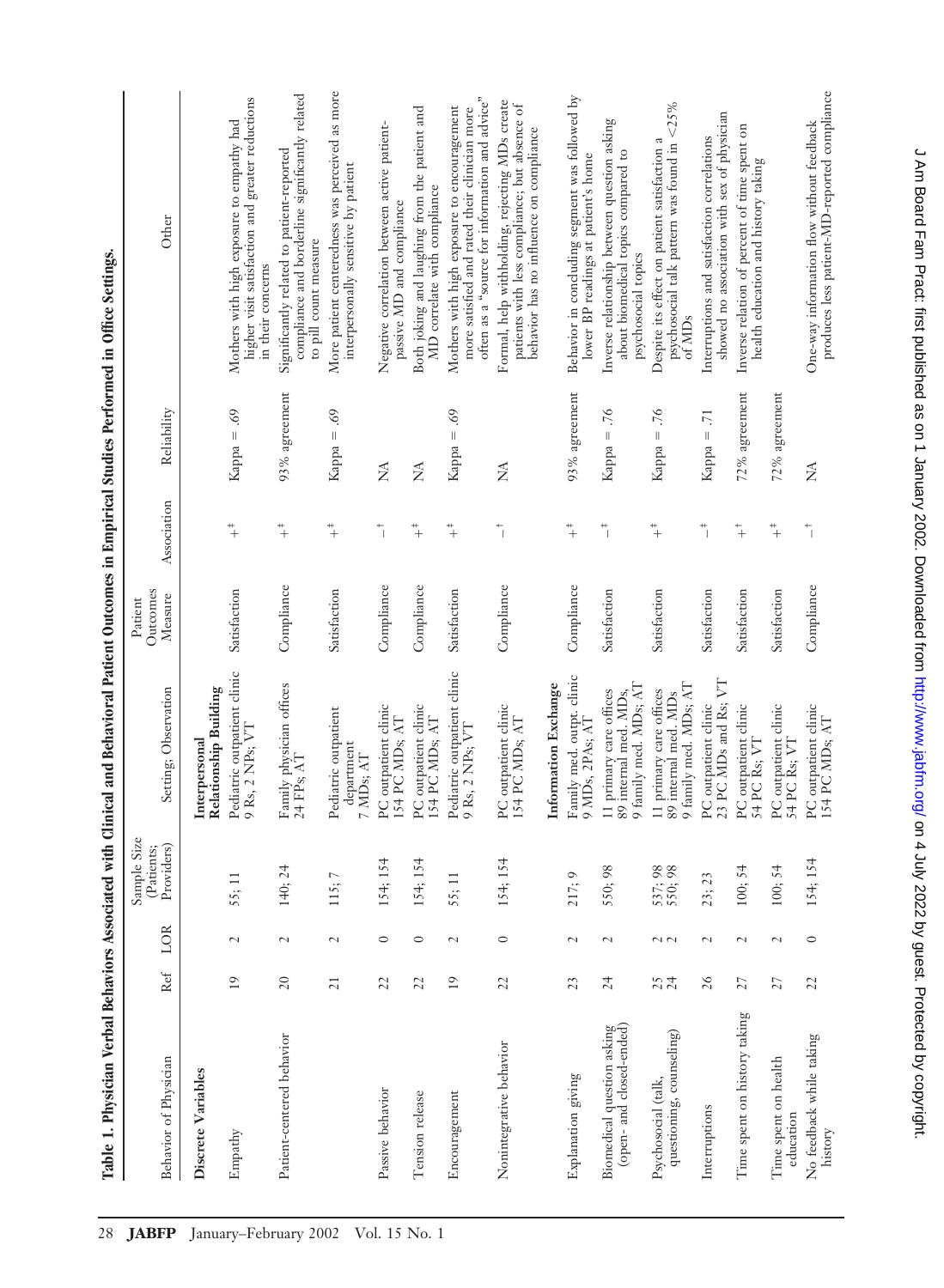| Behavior of Physician                  | Ref                      | LOR                      | Sample Size<br>Providers)<br>(Patients; | Setting; Observation                                                      | Outcomes<br>Measure<br>Patient | Association                   | Reliability               | Other                                                                                                                                                                                                                     |
|----------------------------------------|--------------------------|--------------------------|-----------------------------------------|---------------------------------------------------------------------------|--------------------------------|-------------------------------|---------------------------|---------------------------------------------------------------------------------------------------------------------------------------------------------------------------------------------------------------------------|
| Antagonistic                           | 22                       | $\circ$                  | 154;154                                 | PC outpatient clinic<br>154 PC MD <sub>S; AT</sub>                        | Compliance                     | $\overline{\phantom{a}}$      | ≸                         | communication skills for patient outcome by<br>Withholding information, explanation,<br>orientation rated as antagonistic<br>patients                                                                                     |
|                                        |                          |                          |                                         | Medical Decision Making                                                   |                                |                               |                           |                                                                                                                                                                                                                           |
| Sharing medical data                   | 28                       | $\sim$                   | 29; 19                                  | 19 stud, PC Rs, NPs; VT<br>Urban diabetes clinic;                         | Comprehension                  | $+$                           | $93\%$ agreement          | Diabetic patients comprehended the necessity of<br>self-care better if they were informed about<br>their past Hb1a readings                                                                                               |
| Directive                              | 21                       | $\overline{\mathcal{L}}$ | $\overline{\phantom{0}}$<br>115;        | Pediatric outpatient<br>department<br>7 MD <sub>s; AT</sub>               | Satisfaction                   | $\ddot{ }$                    | Kappa = .76               | interpersonally sensitive by patient. Higher<br>occurrences were especially unsatisfactory<br>perceived if used in concluding segment<br>Less directiveness was perceived as more                                         |
|                                        | 29                       | $\circ$                  | n.<br>101;                              | PC outpatient clinic<br>PC MD <sub>s;</sub> AT                            | understanding<br>Problem       | $\overline{a}$                | ≸                         |                                                                                                                                                                                                                           |
| Discussion of treatment<br>effects     | 27                       | $\overline{\mathcal{L}}$ | 54<br>100;                              | PC outpatient clinic<br>54 PC Rs; VT                                      | Satisfaction                   | $\ddagger$                    | 72% agreement             | Task oriented behaviors (physical examination,<br>treatment effects) positively correlated                                                                                                                                |
| Attentiveness (in concluding<br>$part$ | $\overline{\mathbf{30}}$ | $\sim$                   | $\overline{19}$<br>52;                  | 19 PC MDs, Rs; AT<br>PC outpatient clinic                                 | Satisfaction                   | $\ddot{ }$                    | $96\%$ agreement          | High level of behavior in history-taking phase<br>has highly satisfied patients                                                                                                                                           |
| Acquiescence (in concluding<br>part)   | $\overline{30}$          | $\sim$                   | 52; 19                                  | 19 PC MDs, Rs; AT<br>PC outpatient clinic                                 | Satisfaction                   | $\ddagger$                    | 96% agreement             | Physicians who let go of formal control at the<br>end were especially high rated                                                                                                                                          |
| <b>Global Assessment</b><br>Variables  |                          |                          |                                         | Relationship Building<br>Interpersonal                                    |                                |                               |                           |                                                                                                                                                                                                                           |
| Friendliness                           | 24                       | $\sim$                   | 550; 98                                 | 9 family med. MDs; AT<br>11 primary care offices<br>89 internal med. MDs, | Satisfaction                   | $\ddagger$                    | $Kappa = .76$             | Emotional tone rated on audiotapes. Inversely<br>related to dominance of MD                                                                                                                                               |
| Angry or irritated                     | $\overline{31}$          |                          | $\overline{\mathcal{L}}$<br>50;         | PC outpatient clinic<br>2 PC MDs; AT                                      | Compliance                     | $\ddot{\bar{\phantom{a}}}$    | Alpha: 0.60               | Less expression of nervousness and anger of the<br>MD was followed by greater compliance of<br>patient. Authors conclude that MDs might<br>have difficulty distinguishing between<br>angriness and nervousness of patient |
| Anxious or nervous                     | $\overline{31}$          |                          | 2<br>50;                                | PC outpatient clinic<br>2 PC MDs; AT                                      | Compliance                     | $\ddot{\bar{\phantom{a}}}_\ $ | Alpha: 0.60               |                                                                                                                                                                                                                           |
|                                        | 29                       | $\circ$                  | Λ.<br>$101;$                            | PC outpatient clinic<br>PC MD <sub>s; AT</sub>                            | Compliance                     | $\ddot{\bar{}}$               | Ź                         |                                                                                                                                                                                                                           |
| Empathy                                | $\overline{\mathcal{S}}$ | $\sim$                   | 150; 15                                 | PC outpatient clinic<br>15 PC Rs; direct<br>observation                   | Satisfaction                   | $\ddagger$                    | 94% proximal<br>agreement | Physical appearance of MD did not correlate<br>with patient outcome in same study                                                                                                                                         |
| Courtesy                               | $\mathfrak{Z}$           | $\sim$                   | 150; 15                                 | PC outpatient clinic<br>15 PC Rs; direct<br>observation                   | Satisfaction                   | $\ddagger$                    | 94% proximal<br>agreement |                                                                                                                                                                                                                           |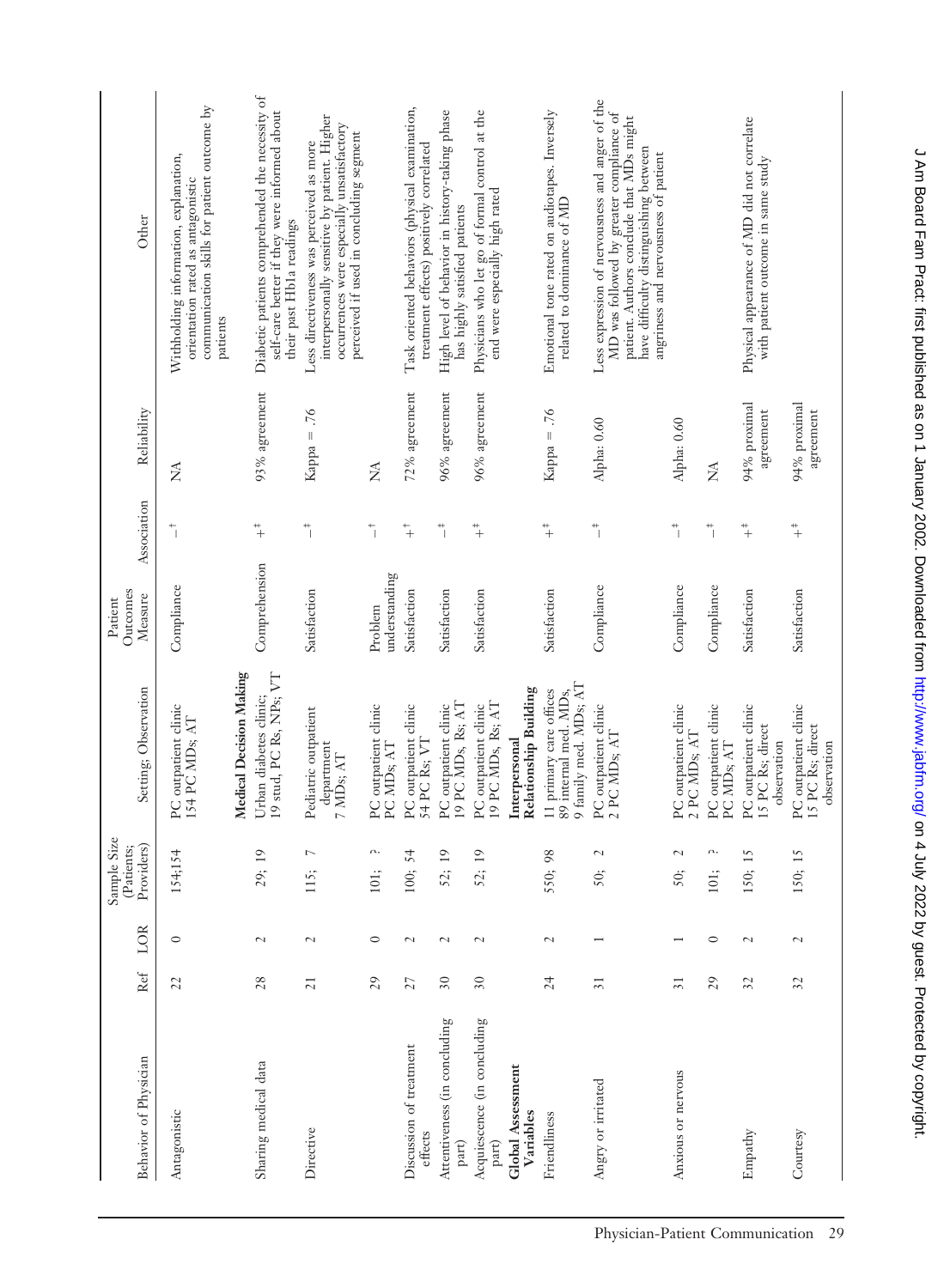| Table 1. Continued.                                 |                 |                          |                                         |                                                                                    |                                  |                                       |                              |                                                                                                                              |
|-----------------------------------------------------|-----------------|--------------------------|-----------------------------------------|------------------------------------------------------------------------------------|----------------------------------|---------------------------------------|------------------------------|------------------------------------------------------------------------------------------------------------------------------|
| Behavior of Physician                               | Ref             | LOR                      | Sample Size<br>Providers)<br>(Patients; | Setting; Observation                                                               | Outcomes<br>$Measure$<br>Patient | Association                           | Reliability                  | Other                                                                                                                        |
| Tension showing                                     | 29              | $\circ$                  | Λ.<br>101;                              | Information exchange<br>PC outpatient clinic<br>PC MD <sub>s; AT</sub>             | Satisfaction                     | $\overline{1}$                        | Ź                            | Verbal indicators of unrelaxed, tense MDs<br>produced less satisfied patients                                                |
| Listening behavior                                  | $\overline{32}$ | $\sim$                   | 150;15                                  | PC outpatient clinic<br>15 PC Rs; direct<br>observation                            | Satisfaction                     | $\ddot{+}$                            | 94% proximal<br>agreement    | Good listening behavior especially in the history-<br>taking phase was favored                                               |
| Information-giving                                  | $\mathfrak{Z}$  | $\sim$                   | 150;15                                  | Medical Decision Making<br>PC outpatient clinic<br>15 PC Rs; direct<br>observation | Satisfaction                     | $+$                                   | 94% proximal<br>agreement    | Providing the patient with information was<br>especially recognized with satisfaction if<br>occurred at the end of encounter |
| Dominant                                            | 24              | $\sim$                   | 550;98                                  | 9 family med. MDs; AT<br>89 internal med. MDs,<br>Primary care offices             | Satisfaction                     | $+$                                   | Kappa = $.76$                | Strong inverse relationship with MD friendliness                                                                             |
|                                                     | $\overline{30}$ | $\sim$                   | 23;23                                   | PC outpatient clinic<br>23 PC MDs and Rs                                           | Satisfaction                     | $\ddagger$                            | $\overline{71}$<br>$Kappa =$ | Better perceived by older patients                                                                                           |
| Directive                                           | 29              | $\circ$                  | Λ.<br>101;                              | PC outpatient clinic<br>PC MD <sub>s; AT</sub>                                     | Compliance                       | $\ddot{\phantom{a}}$                  | Ź                            | See "directive" as a discrete variable                                                                                       |
| Orienting the patient                               | 29              | $\circ$                  | Λ.<br>101;                              | PC outpatient clinic<br>PC MD <sub>s; AT</sub>                                     | Compliance                       | $+$                                   | Ź                            | Primarily in concluding segment well perceived<br>by patient                                                                 |
| Showing solidarity                                  | 29              | $\circ$                  | Λ.<br>101;                              | PC outpatient clinic<br>PC MD <sub>s; AT</sub>                                     | Compliance                       | $\begin{array}{c} + \\ - \end{array}$ | Ź                            | Primarily in concluding segment well perceived<br>by patient                                                                 |
| During Physical<br>Examination                      |                 |                          |                                         |                                                                                    |                                  |                                       |                              |                                                                                                                              |
| Orienting the patient                               | 29              | $\circ$                  | Λ.<br>101;                              | PC outpatient clinic<br>PC MD <sub>s;</sub> AT                                     | Satisfaction                     | $+$                                   | Ź                            | Orientation about the nature and findings of<br>examination create high-satisfaction levels                                  |
| Expression of personal<br>Time Variable<br>opinions | 29              | $\circ$                  | n.<br>101;                              | PC outpatient clinic<br>PC MD <sub>s; AT</sub>                                     | Satisfaction                     | $\ddot{\bar{\phantom{a}}}_\ $         | Ź                            | Negatively related to patient understanding of<br>problems and satisfaction                                                  |
| Total time spent for<br>encounter                   | $\overline{32}$ | $\overline{\mathcal{L}}$ | 150;15                                  | PC outpatient clinic<br>15 PC Rs; direct<br>observation                            | Satisfaction                     | $+$                                   | 94% proximal<br>agreement    | Existing but weak correlation reported                                                                                       |
|                                                     |                 |                          |                                         |                                                                                    |                                  |                                       |                              |                                                                                                                              |

Ref—reference, LOR—level of rigor, R—resident, NP—nurse practitioner, VT—videotape, FP—family physician, AT—audiotape, PC—primary care, MD— board-certified physician, NA—not available, BP— blood pressure, PA—physician's assistant,  $\rm{HB1}_{c}$ —hemoglobin 1 $_{c}$ .

\**P* .05. †*P* .01. ‡*P* .005.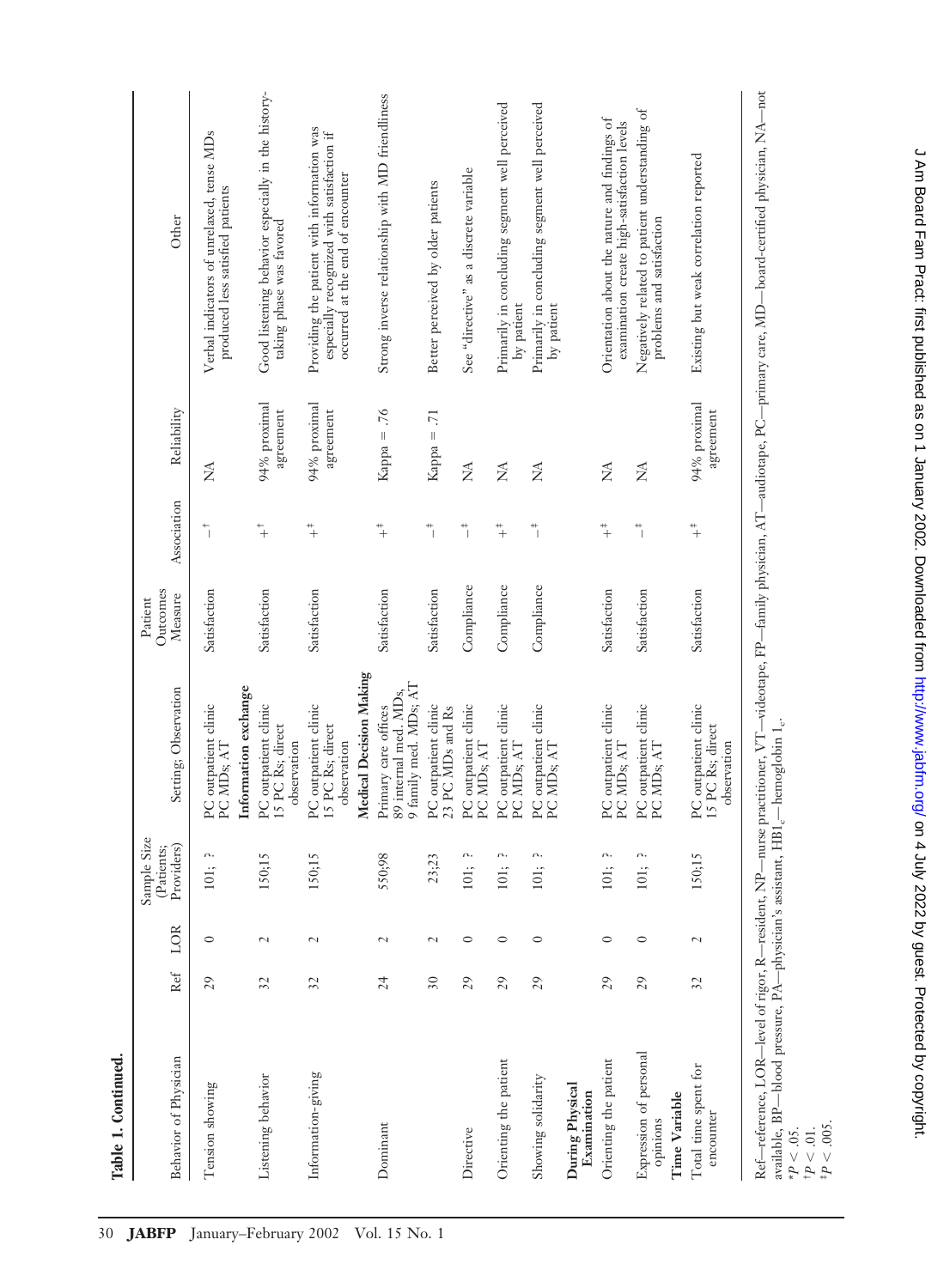the 15 reviewed studies reported that 56% or more of their subjects were female.

The mean number of providers was 40 (median 19, range 2–154). Physician age in most cases was not available. Four of the five studies that disclosed physician specialty involved board-certified family physicians, the remaining nine studies used primary care physicians but did not disclose physician specialty. Three studies worked with primary care residents and one with medical students and nurse practitioners. When reported, the majority of the providers were male and white.

Eight of the 14 reviewed studies used audiotapes as their primary method of observation. Four used videotapes, one a transcript of an audiotape, and one direct observation by an independent rater who was positioned behind a two-way mirror. A variety of coding systems were used to rate behaviors. All except two studies reported the measurements and results of their coding reliability, primarily as percent agreement or interrater correlation (number of coders ranged between 2 and 7). Reported percent agreement rates ranged between 72.3% and 96%, and interrater correlation coefficients varied from 0.08 to 0.69.

Among the outcomes evaluated, satisfaction of the patient with the visit was most frequently used.<sup>19,25,26,27,30,32,33</sup> Other measured outcomes were compliance with a prescribed therapeutic regimen<sup>23,39,31</sup> and comprehension.<sup>28,29</sup>

#### *Verbal Behaviors Having Significant Associations with Clinical Outcomes*

Twenty-two physician behaviors were found to be positively associated with health outcomes. These behaviors included the physician's expression of intellectual appreciation of a patient's situation (empathy as a discrete variable)<sup>19</sup>; empathy as a global assessment variable<sup>32</sup>; provider statements of reassurance or support, and encouragement of the physician for patient's questions (patient-centered behavior) $34$ ; allowing the patient's point of view to guide the conversation in the concluding part of the visit $30$ ; high proportion of objective statements in the concluding part of the visit (explanation)<sup>23</sup>; a predominantly passive physician<sup>22</sup>; a physician's expression of positive reinforcement or good feelings of the provider in regard to patient's actions, possessions, or self (encouragement)<sup>19</sup>; laughing and joking from the provider's side (tension release)<sup>22</sup>; physicians who addressed problems of daily living,

social relations, feelings, and emotions of the patients (psychosocial talk) $^{24}$ ; question (both closedand open-ended) asking about and counseling for psychosocial issues $^{24}$ ; increased time on health education<sup>27</sup>; sharing medical data with the patient<sup>28</sup>; discussion of treatment effects<sup>27</sup>; friendliness<sup>24</sup>; courtesy<sup>32</sup>; receptivity to patient questions and statements (listening behavior)<sup>32</sup>; summarization, talking at the patient's level, and clarifying statements (information giving) $32$ ; a more dominant physician<sup>24</sup>; orienting the patient during the physical examination<sup>29</sup>; increased encounter length<sup>32</sup>; and more time spent on history taking $27$  or patient health education.<sup>27</sup>

The following 14 behaviors have been shown to be negatively associated with patient outcomes: passive acceptance, negative social-emotional interactions, formal behavior, antagonism and passive rejection (nonintegrative behavior)<sup>22</sup>; high rates of biomedical questioning<sup>25</sup>; interruptions<sup>26</sup>; a oneway information flow from the patient to the provider (information collection without feedback)<sup>22</sup>; antagonistic behavior<sup>22</sup>; directive behavior<sup>29,34</sup>; utterances concerning the patients experience or showing interest in the patient (attentiveness) $^{30}$ ;  $irritation<sup>31</sup>;$  nervousness<sup>31</sup>; extensive feedback given in the concluding part of the visit<sup>19</sup>; anxiety or tension<sup>29</sup>; dominance<sup>26</sup>; directiveness<sup>29</sup>; and expression of opinion during the physical examination.28

## *Nonverbal Behaviors*

#### *Sample Characteristics*

Eight studies were reviewed (Table 2).<sup>14-17,26,35-37</sup> The settings for six were family practice centers. One was conducted in an unspecified ambulatory care center, and one was conducted in an internal medicine outpatient clinic. Most visits involved routine care or chronic disease checkups, and most patients were recruited in waiting areas. One study was a simulated office visit in which observers rated tapes of purposely manipulated physician behaviors and settings.

Six studies reported demographic data about patients who were subjects. Of these studies, the mean number of patient subjects was 36 (range 18 –100) and the mean reported patient age was 41 years (median 35.8 years, range 17– 88 years). All studies but one had at least 50% female subjects; the exception consisted entirely of male participants. When reported, most participants were white.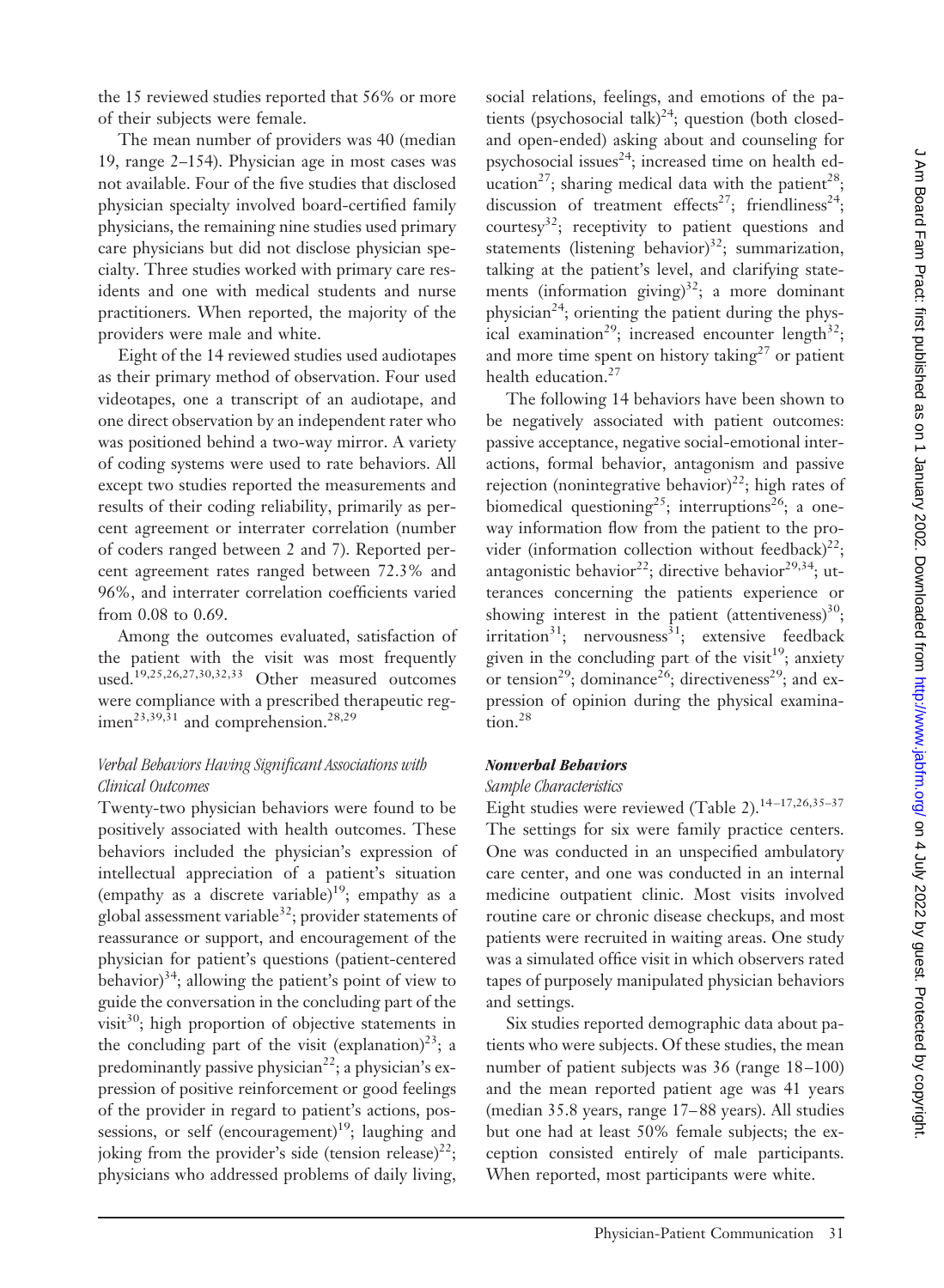|                  |                 |                          |                                      |                                                  |                                            |                                                     |                                                                                                                                                                                                                                                                                                                                                                                                                                                                                                | T GOTE TE TRANSPORTED TO THE PRODUCED THAT IS A PRODUCED TO THE PRODUCED THAT IS A PRODUCED TO THE PRODUCED TO THE PRODUCED TO THE PRODUCED TO THE PRODUCED TO THE PRODUCED TO THE PRODUCED TO THE PRODUCED TO THE PRODUCED TO |
|------------------|-----------------|--------------------------|--------------------------------------|--------------------------------------------------|--------------------------------------------|-----------------------------------------------------|------------------------------------------------------------------------------------------------------------------------------------------------------------------------------------------------------------------------------------------------------------------------------------------------------------------------------------------------------------------------------------------------------------------------------------------------------------------------------------------------|--------------------------------------------------------------------------------------------------------------------------------------------------------------------------------------------------------------------------------|
| Behavior         | Ref             | LOR                      | (Patients; Providers)<br>Sample Size | Setting                                          | Comparison<br>Measure                      | Association                                         | Reliability                                                                                                                                                                                                                                                                                                                                                                                                                                                                                    | Other                                                                                                                                                                                                                          |
| Head             |                 |                          |                                      |                                                  |                                            |                                                     |                                                                                                                                                                                                                                                                                                                                                                                                                                                                                                |                                                                                                                                                                                                                                |
| Gaze             | 15              | $\circ$                  | $\circ$<br>ň.                        | medicine clinic<br>Residents<br>Family           | Rapport                                    | $+$                                                 | Pearson $= .66-1.0$                                                                                                                                                                                                                                                                                                                                                                                                                                                                            | High-rapport physicians engaged in less mutual<br>gaze; predicts physician rapport level                                                                                                                                       |
|                  | 35              |                          | 38; 10                               | medicine clinic<br>Residents<br>Family           | Congruent<br>behavior                      | $\overset{\circ}{+}$                                | $\dot{e}$<br>$\parallel$<br>Kappa -                                                                                                                                                                                                                                                                                                                                                                                                                                                            | Physicians and patients showed congruence in their<br>frequencies of gazes from partners                                                                                                                                       |
|                  | 17              |                          | 34; 15                               | Board-certified MDs<br>Family medicine<br>center | Satisfaction                               | $\ddot{\bar{\phantom{a}}}_\parallel$                | agreement $> .90$<br>Interrater                                                                                                                                                                                                                                                                                                                                                                                                                                                                | Increased patient gaze toward physician results in<br>less satisfaction                                                                                                                                                        |
| Head nod         | 26              | $\sim$                   | 100;50                               | Ambulatory care<br>center                        | MD sex                                     | $\ddagger$                                          | 96.<br>Pearson $=$                                                                                                                                                                                                                                                                                                                                                                                                                                                                             | Female physicians nod more                                                                                                                                                                                                     |
|                  |                 |                          |                                      | residents, MDs<br>Primary care                   |                                            |                                                     |                                                                                                                                                                                                                                                                                                                                                                                                                                                                                                |                                                                                                                                                                                                                                |
| Trunk            | $\overline{14}$ |                          | 4<br>'n.                             | Medical office; NA                               | Rapport                                    | $\overset{\otimes}{+}$                              | 90<br>$\label{eq:1} \begin{array}{c} \vspace{0.05in} \quad \text{[} \quad \text{[} \quad \text{[} \quad \text{[} \quad \text{[} \quad \text{[} \quad \text{[} \quad \text{[} \quad \text{[} \quad \text{[} \quad \text{[} \quad \text{[} \quad \text{[} \quad \text{[} \quad \text{[} \quad \text{[} \quad \text{[} \quad \text{[} \quad \text{[} \quad \text{[} \quad \text{[} \quad \text{[} \quad \text{[} \quad \text{[} \quad \text{[} \quad \text{[} \quad \text{[} \quad \text{[}$<br>r | Greater rapport when physicians nodded head                                                                                                                                                                                    |
| Body orientation | 15              | $\circ$                  | $\circ$<br>'n.                       | Family medicine clinic<br>Residents              | Rapport                                    | $^\ast_+$                                           | Pearson $= .66-1.0$                                                                                                                                                                                                                                                                                                                                                                                                                                                                            | Low-rapport physicians oriented 45°-90° away from<br>patient; predicts physician rapport level                                                                                                                                 |
|                  | $\overline{17}$ | $\overline{\phantom{0}}$ | 34; 15                               | Family medicine                                  | Satisfaction;                              | $\ddot{+}$<br>$\ddagger$                            | Interrater                                                                                                                                                                                                                                                                                                                                                                                                                                                                                     | Direct physician body orientation increases patient                                                                                                                                                                            |
|                  |                 |                          |                                      | Board-certified MDs<br>cente                     | understanding                              |                                                     | agreement $> .90$                                                                                                                                                                                                                                                                                                                                                                                                                                                                              | satisfaction and understanding                                                                                                                                                                                                 |
|                  | 36              | $\sim$                   | 41; 10                               | Primary care residents<br>Teaching hospital      | Education, sex,<br>age                     | $^\circ\!$<br>$\ddagger$<br>$\overset{\diamond}{+}$ | 93<br>$Kappa =$                                                                                                                                                                                                                                                                                                                                                                                                                                                                                | higher patient education, male sex, and age less<br>Reciprocal body orientation was associated with<br>than $30v$                                                                                                              |
|                  | 36              | $\overline{\mathcal{L}}$ | 41; 10                               | Primary care residents<br>Teaching hospital      | Anxiety level                              | $^\ast_+$                                           | 93<br>$\vert\vert$<br>Kappa                                                                                                                                                                                                                                                                                                                                                                                                                                                                    | More consistent physician body orientation when<br>speaking with highly anxious patients                                                                                                                                       |
|                  | 36              | $\overline{\mathcal{L}}$ | 41; 10                               | Primary care residents<br>Teaching hospital      | Anxiety level                              | $\overline{\phantom{a}}$                            | Kappa = $.93$                                                                                                                                                                                                                                                                                                                                                                                                                                                                                  | Less reciprocal physician body orientation when<br>speaking with highly anxious patients                                                                                                                                       |
|                  | 36              |                          | 34; 15                               | Board-certified MDs<br>Family medicine<br>center | Understanding                              | $\ddot{\bar{\phantom{a}}}_\parallel$                | 90<br>agreement $>$<br>Interrater                                                                                                                                                                                                                                                                                                                                                                                                                                                              | Patient indirect body orientation shows less<br>understanding                                                                                                                                                                  |
|                  | 35              | $\overline{\phantom{0}}$ | 38; 10                               | medicine clinic<br>Residents<br>Family           | dominance,<br>Satisfaction,<br>affiliation | $\ddot{+}$                                          | 92<br>$Kappa =$                                                                                                                                                                                                                                                                                                                                                                                                                                                                                | Physician indirect body orientation perceived as<br>dominant by patients                                                                                                                                                       |
|                  | 35              | $\overline{\phantom{0}}$ | 38; 10                               | Family medicine clinic<br>Residents              | Congruent<br>behavior                      | $^\circ\!$                                          | $Kappa = .64$                                                                                                                                                                                                                                                                                                                                                                                                                                                                                  | Physician and patient display congruence in body<br>orientation                                                                                                                                                                |
| Forward lean     | $\overline{14}$ |                          | 4<br>$\ddot{\alpha}$                 | Medical office<br>Specialty NA                   | Rapport                                    | $^\circ\!$                                          | $r = .87$                                                                                                                                                                                                                                                                                                                                                                                                                                                                                      | Physicians who lean forward rated as having higher<br>rapport                                                                                                                                                                  |
|                  | $\overline{17}$ |                          | 34; 15                               | Board-certified MDs<br>Family medicine<br>center | understanding<br>Satisfaction;             | $\ddot{+}$<br>$\ddagger$                            | $\delta$ .<br>agreement $>$<br>Interrater                                                                                                                                                                                                                                                                                                                                                                                                                                                      | Physicians who lean forward have more satisfied<br>and understanding patients                                                                                                                                                  |

Table 2. Physician Nonverbal Rehaviors Associated with Clinical and Rehavioral Patient Outcomes in Empirical Studies Performed in Office Settinos Table 2. Physician Nonverbal Behaviors Associated with Clinical and Behavioral Patient Outcomes in Empirical Studies Performed in Office Settings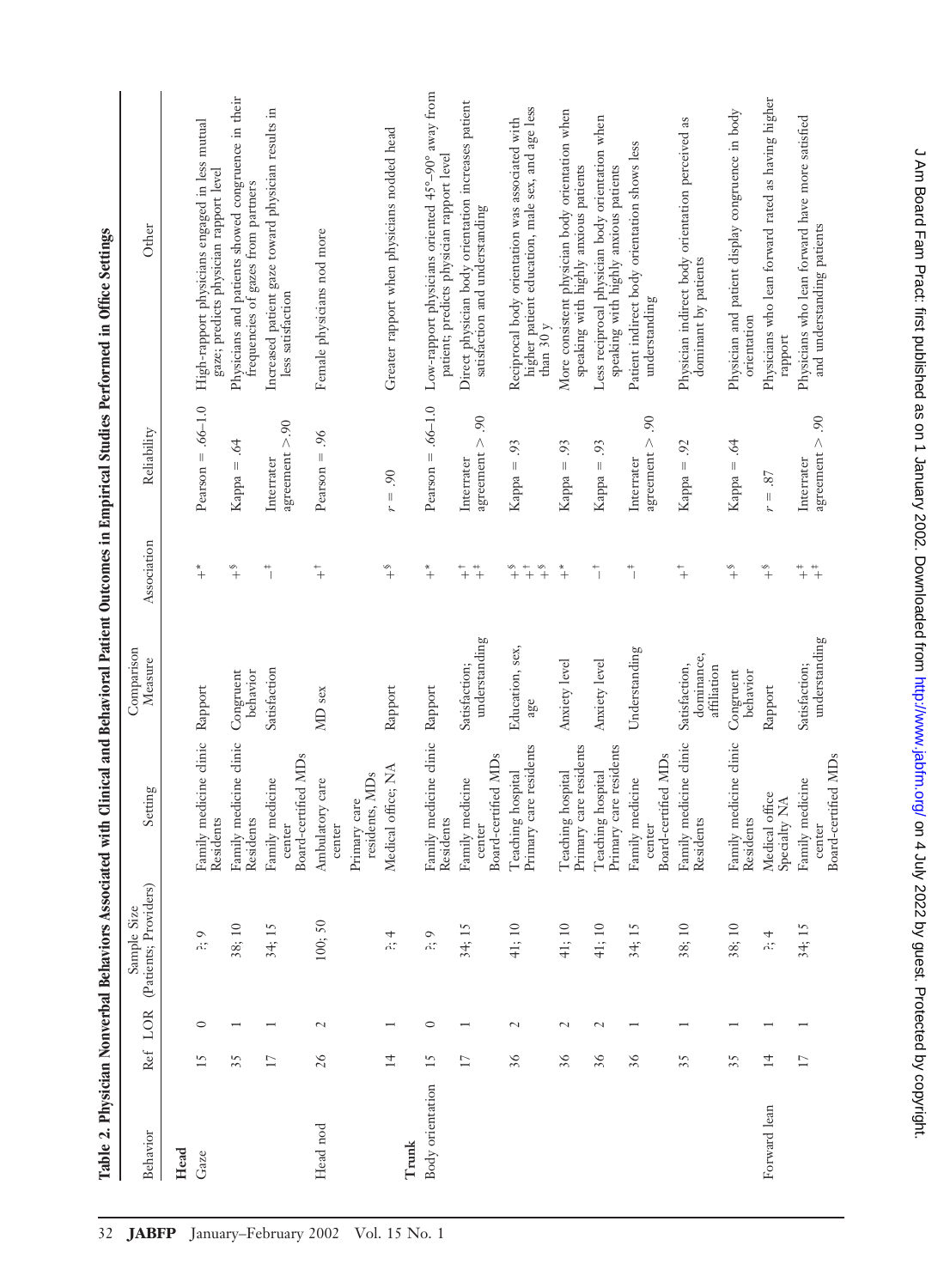| Behavior                      | Ref             | LOR                      | (Patients; Providers)<br>Sample Size                 | Setting                                                       | Comparison<br>Measure                             | Association                                 | Reliability                                      | Other                                                                                                                      |
|-------------------------------|-----------------|--------------------------|------------------------------------------------------|---------------------------------------------------------------|---------------------------------------------------|---------------------------------------------|--------------------------------------------------|----------------------------------------------------------------------------------------------------------------------------|
| Backward lean                 | 14              |                          | 4<br>'n.                                             | Medical office                                                | Rapport                                           | S                                           | $= .87$<br>r                                     | Physicians who lean backward rated as having lower                                                                         |
|                               | 17              |                          | 34.15                                                | Family medicine center<br>Board-certified MDs<br>Specialty NA | understanding<br>Satisfaction;                    | $\ddot{ }$<br>$\ddot{\bar{\phantom{a}}}_\ $ | agreement $> .90$<br>Interrater                  | Physicians who lean backward have less satisfied and<br>understanding patients<br>rapport                                  |
| Uncrossed arms<br><b>Arms</b> | $\overline{1}$  |                          | 4<br>n:                                              | Medical office                                                | Rapport                                           | $x^2$                                       | $94 =$<br>r                                      | Physicians with uncrossed arms rated as having higher                                                                      |
| Crossed arms                  | $\overline{14}$ |                          | 4<br>'n.                                             | Medical office<br>Specialty NA                                | Rapport                                           | $\tilde{\mathcal{L}}$                       | $\ddot{ }$<br>$r =$                              | Physicians with crossed arms rated as having lower<br>rapport                                                              |
| Symmetrical                   | 15              | $\circ$                  | $\circ$<br>'n.                                       | Family medicine clinic<br>Specialty NA<br>Residents           | Rapport                                           | $\ddot{+}$                                  | $.66 - 1.0$<br>$Pearson =$                       | High-rapport physicians have more symmetrical arm<br>rapport                                                               |
| Asymmetrical<br>arms<br>arms  | 15              | $\circ$                  | $\circ$<br>'n.                                       | Family medicine clinic<br>Residents                           | Rapport                                           | $\ddot{+}$                                  | Pearson $= .66-1.0$                              | Low-rapport physicians have more asymmetrical arm<br>positions; position predicts physician rapport<br>positions           |
| Gestures                      | 35              |                          | 38;10                                                | Family medicine clinic<br>Residents                           | Congruent                                         | $\ddagger$                                  | $\dot{q}$<br>$Kappa =$                           | Physicians and patients displayed congruence in<br>frequency of illustrative gestures<br>classification                    |
|                               | 36              | $\sim$                   | 41:10                                                | Primary care residents<br>Teaching hospital                   | Frequency of<br>physician<br>behavior<br>adapters | $\ddagger$                                  | $\overline{2}$<br>$Kappa =$                      | Physicians used more adapters when interacting with<br>patients younger than 30 y                                          |
| Body-focused                  | 57              | $\circ$                  | 20;28                                                | Family medicine clinic<br>Board-certified MDs                 | Location of self-<br>touches                      | $^{+}$                                      | $81\%$ agreement                                 | Most self-touches by physicians and patients occur on<br>head, face, and neck area                                         |
| movements                     | 16              | $\overline{\mathcal{C}}$ | 25:25                                                | Family medicine clinic<br>Residents                           | Patient agenda                                    | $\ddagger$                                  | Correlation $= .80-$<br>ಽ಼                       | Patients with hidden agendas participated in more<br>hand-to-body self-touching than patients with                         |
|                               | 57              | $\circ$                  | 20;28                                                | Family medicine clinic<br>Board-certified MDs                 | Location of self-<br>touches                      | $^\ast\!$                                   | $81\%$ agreement                                 | Patients performed more hand-hand and hand-arm<br>single agendas                                                           |
| Object-focused<br>movements   | 57              | $\circ$                  | 20;28                                                | Family medicine clinic<br>Board-certified MDs                 | Location of self-<br>touches                      | $+$                                         | $81\%$ agreement                                 | self-touching than physicians<br>Physicians readjusted clothing or objects (tie, glasses)<br>more frequently than patients |
| Uncrossed legs<br>Legs        | 15              | $\circ$                  | $\circ$<br>'n.                                       | Family medicine clinic<br>Residents                           | Rapport                                           | $^{+}_{+}$                                  | Pearson $= .66-1.0$                              | High-rapport physicians spend more time with their<br>legs uncrossed                                                       |
| Crossed legs<br>Touch         | 15              | $\circ$                  | $\circ$<br>'n.                                       | Family medicine clinic<br>Residents                           | Rapport                                           | $\ddot{+}$                                  | Ш<br>Point biserial<br>-.646                     | Position predicts if physician is classified as high or<br>low rapport                                                     |
| Touch                         | 35              |                          | 38;10                                                | Family medicine clinic<br>Residents                           | and affiliation<br>domination<br>Satisfaction,    | $\ddot{+}$                                  | 89<br>$\parallel$<br>Kappa                       | Physician use of task touch related to patient<br>perceptions of physician dominance                                       |
|                               | 36              | $\sim$                   | 41;10                                                | Primary care residents<br>Teaching hospital                   | Physician use of<br>task touch                    | $\ddot{+}$                                  | 92<br>$Kappa =$                                  | Physician use less task touch with female patients than<br>with male patients                                              |
|                               | 17              |                          | 34;15                                                | Family medicine center<br>Board-certified MDs                 | understanding<br>Satisfaction;                    | $\overline{\phantom{a}}$<br>$^+$ $\mid$     | $\overline{0}$<br>$a$ greement $>$<br>Interrater | Physicians who touch more have patients with lower<br>understanding and satisfaction                                       |
|                               | 35              |                          | 38;10                                                | Family medicine clinic<br>Residents                           | Congruent<br>behavior                             | $\ddot{ }$                                  | Kappa = $.62$                                    | Physicians use more social touch than patients                                                                             |
| Distance<br>Distance          | 36              | $\overline{\mathcal{C}}$ | 41;10                                                | Primary care residents<br>Teaching hospital                   | Physician distance                                | $\ddagger$                                  | .79<br>$Kappa =$                                 | Physicians seated closer to patients aged 30-50 y than<br>any other age                                                    |
|                               |                 |                          | Ref-reference, LOR-level or rigor, MD-physician, NA- | -not available.                                               |                                                   |                                             |                                                  |                                                                                                                            |

\**P*

.06; † *P*

 $< 0.05; ^{4}P$ 

 $\geqslant 01$ ;  $^{5}P$ 

 $\leq$  .005.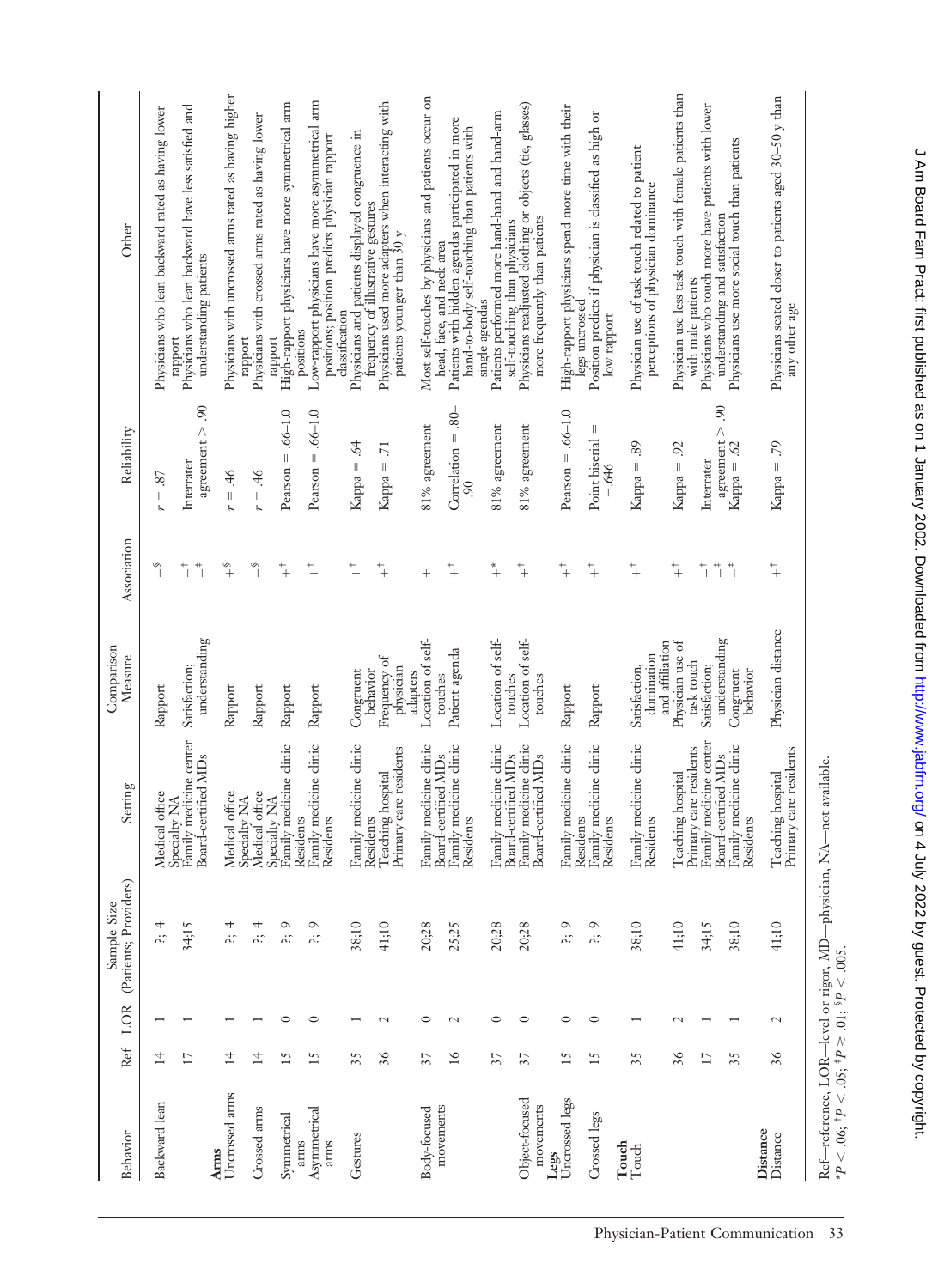Most physician participants were board-certified family physicians or family medicine residents. Eight studies reported demographic data on physician participants. The mean number of physicians was 20, the median 17, and the range 4 to 50. The mean physician age for three reporting studies was 32 years (median 30 years). The total age range of four reporting studies was 26 to 36 years.

All studies used some method of interrater reliability assessment for their measures. Most used interrater percent agreement.14,16,17,37 Two reported kappa tests,  $35,36$  two used a Pearson correlation coefficient, $15,38$  and one used a point biserial correlation.15 Analytic comparisons used simple bivariate statistics.

A variety of dependent variables was represented by the reviewed studies. Only one study<sup>17</sup> used outcome measures of satisfaction and understanding. One article<sup>38</sup> compared differences in nonverbal behavior based on the sex of the physician. Two studies<sup>14,15</sup> rated physicians' levels of rapport and found significant differences depending on their nonverbal behavior. One study<sup>37</sup> exclusively studied self-touching and compared how physicians and patients touch themselves differently. One study<sup>16</sup> examined differences in nonverbal behavior between patients who had hidden agendas (issues that patients wanted to talk about but did not offer as reasons for coming to the physician) and overt agendas. Another study<sup>35</sup> investigated congruence and differences between physicians and patients in certain nonverbal behaviors. A final study investigated how physician nonverbal behavior varied according to patient characteristics (age, sex, level of anxiety, and level of education).<sup>36</sup>

## *Nonverbal Behaviors Showing Statistically Significant Associations with Patient Outcomes or Patient Characteristics*

Sixteen specific nonverbal behaviors were found in one or more studies to be significantly associated with outcomes of interest.

Those behaviors associated with favorable outcomes included less mutual gaze,<sup>15</sup> head nodding of the provider,  $14$  forward lean,  $14,17$  more direct body orientation,  $14$  uncrossed legs and arms,  $14$  and arm symmetry.<sup>15</sup>

Those behaviors associated with unfavorable outcomes included more patient gaze, $17 \text{ body}$  orientation 45 to 90 degrees away from the patient, $15$ indirect body orientation,<sup>36</sup> backward lean,<sup>14,17</sup>

crossed arms,<sup>14</sup> task touch,<sup>35</sup> and frequent touch.<sup>17</sup> No association could be found for the following behaviors: sideways leaning,<sup>17</sup> leg position,<sup>14</sup> arm position asymmetry,<sup>17</sup> amount of physician touch,<sup>36</sup> and physician-patient distance.<sup>15,17</sup>

## **Discussion**

There is no doubt that the physician-patient interaction makes up a central and critical element of ambulatory care medicine. A favorable medical interview is essential to creating a good interpersonal relationship, information exchange, and optimal medical decision making.10,39,40 The character of the interactions influences a variety of patient outcomes, including short-term outcomes such as satisfaction and recall, intermediate outcomes such as adherence, and long-term outcomes such as symptom resolution and quality of life.<sup>8</sup> What is less clear is which aspects of physician interaction styles are most critical for favorable patient outcomes.<sup>8,41</sup> The area is rife with opinion, but actual empirical data are relatively scarce.

This article reviews to what extent published evidence exists linking specific verbal and nonverbal behaviors to outcomes in interactions between outpatient primary care providers and their patients. In contrast to previous reviews,  $10,39,40$  this review restricted itself to studies performed in primary care office settings, concentrated on specific behaviors rather than more general assessments of communication, limited itself to studies in which the encounter was evaluated and coded by a neutral observer, and included only studies in which statistical relations between observed interactional elements and patient outcomes (or, in the case of nonverbal behaviors, patient or provider characteristics) were examined. Thus, this review honed in on behaviors that are reliably measured and that have empirical evidence supporting their influence on patient outcomes.

A total of 36 verbal and 16 nonverbal behaviors were identified from the 22 included studies. From the evidence of this review, it can be concluded that the physician should focus on the following verbal behaviors that have been linked  $(P < .05)$  with patient satisfaction, compliance, comprehension, or perception of a good interpersonal relationship: expression of an intellectual appreciation of a patient's situation (empathy)<sup>19,32</sup>; courtesy<sup>32</sup>; friendliness<sup>24</sup>; reassurance, support, and encouragement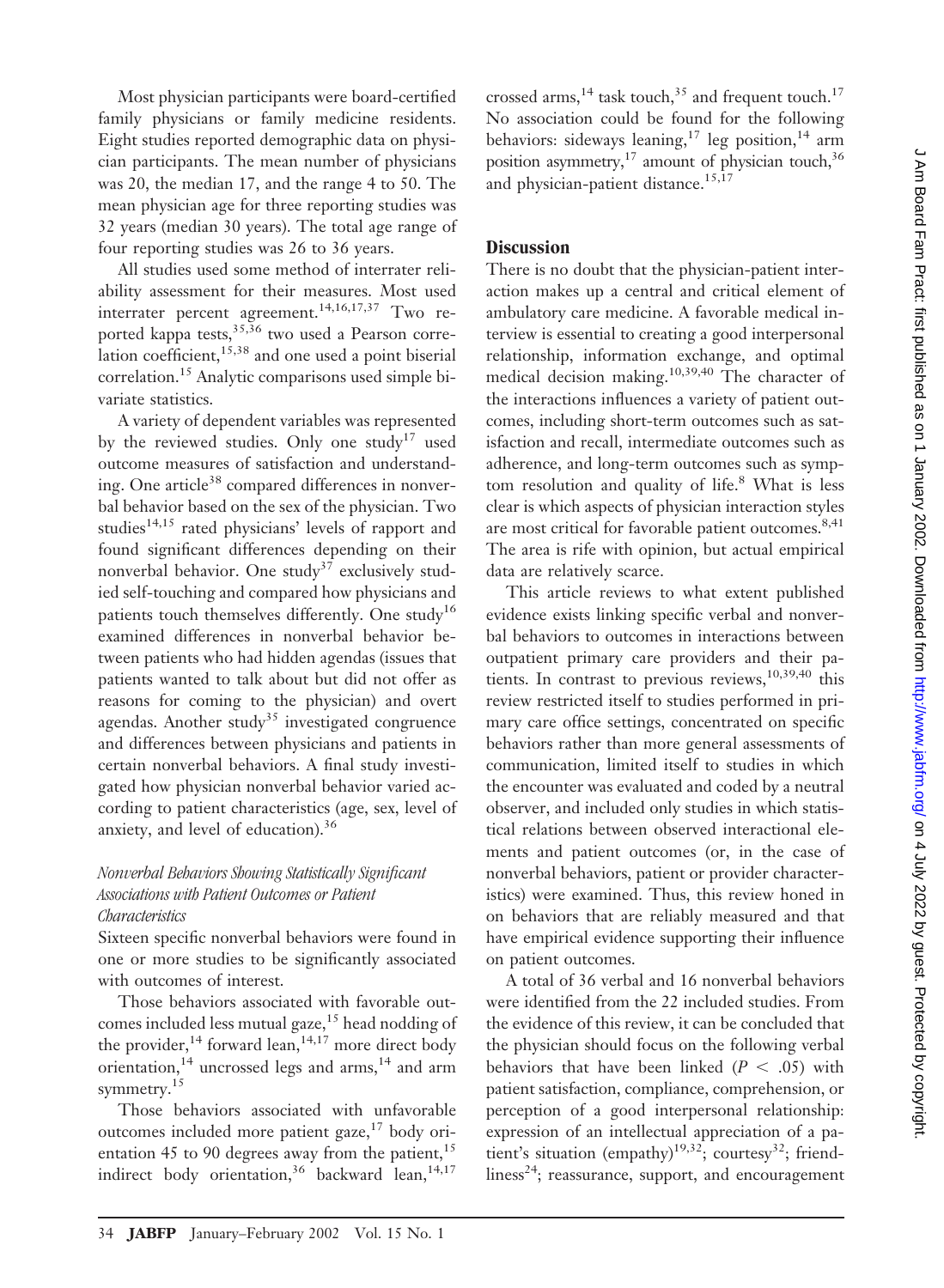for patient's questions (patient-centered behav $ior)^{20}$ ; explanation giving<sup>23</sup>; and positive reinforcement or good feelings in regard to patients' actions, possessions, or self (encouragement).<sup>19</sup> Laughing and joking from the provider's side (tension release)<sup>22</sup> also seems to be beneficial, although they were measured only in a study with a low level of rigor. Levinson et al<sup>42</sup> showed that in claims other than malpractice, primary care physicians used humor more often and laughed more. Models for implementing empathy and tension release were developed by Wender,<sup>34</sup> Suchman et al,<sup>43</sup> and Bennett.44

Plaintiffs of malpractice claims rated dysfunctional delivery of information in 25% of the filed cases<sup>45</sup> and poor listening behavior of the provider in  $8\%$ <sup>45</sup> and  $13\%$ <sup>45,46</sup> of the filed cases as the main reason for suing their physician. To enhance information exchange, the following should receive particular attention: listening<sup>32</sup>; health education<sup>27</sup>; summarization of patient statements, talking on the patient's level, and clarifying one's own statements $32$ ; addressing patient problems of daily living, social relations, and emotions<sup>24</sup>; and psychosocial counseling.<sup>24</sup> Patient satisfaction after a visit is often decreased by excessive biomedical question asking, $24$  and interruptions of their own talk. $26$ Contrary to these results Levinson et  $al<sup>42</sup>$  reported that the amount of psychosocial questions and counseling did not differ between physicians with and without malpractice claims.

Several researchers emphasized the importance of participatory decision making and concluded that patients who are more involved in this process have better health outcomes. $47-49$  In this context, sharing medical data<sup>28</sup> and discussing treatment effects<sup>27</sup> have been shown to improve comprehension and satisfaction. Unduly dominant,<sup>24,26</sup> attentive,<sup>30</sup> angry,<sup>31</sup> nervous,<sup>31</sup> and directive<sup>29</sup> behavior of the provider should be avoided.

Studies linking nonverbal behavior to patient outcomes are rare. Only one article reported such an investigation in the primary care setting<sup>17</sup>; it found increased satisfaction and comprehension of instructions among patients whose physicians leaned forward and directly faced them. In addition, it found that satisfaction was reduced when physicians leaned backward or touched the patient frequently during the interview. No other primarycare-based empirical studies linking specific provider nonverbal behaviors to patient outcomes were

found. Thus, although nonverbal behavior has been shown to be of critical importance in a variety of other settings, such as job interviews<sup>50-52</sup> and psychotherapy,  $53-55$  more research is needed to determine which behaviors in primary care medical practice are most critical, and in what situations. Of particular note is that no study was found that linked facial expression and voice intonation to patient health outcomes, although Ekman and Friesen<sup>20</sup> developed the Facial Action Coding System, which is widely used in studies with demented, comatose, or dental patients. Another interesting finding of the review is that the physical examination, which is rife with such nonverbal elements as touch and gestures, has not been empirically studied.

Published findings are not always intuitive; for example, the number of questions asked about a patient's illness has been found to be inversely related to patient satisfaction,<sup>25</sup> and mutual gaze during the interaction was associated with reduced rapport.15 Other findings are more commonsense; for example, empathic, patient-centered verbal styles were associated with high patient satisfac- $\text{tion},^{19,32}$  and physicians who faced the patient were rated as having higher rapport compared with those who did not. $15,17$ 

One limitation of current studies – and of the field of communication research – is the lack of consensus on what to measure. Boon and Stewart,<sup>56</sup> in a review of 44 instruments, stressed that most published instruments have been used in few studies and lack validation. This review found similar variation in measurement methods; the 15 verbal studies used 11 different coding systems, and even the best known systems tended to be used by only one work group.9,33 The diversity of coding systems, while reflecting wide interest in the area, indicates that researchers have yet to agree on what to measure or how and raises questions about the extent to which researchers have built on the results of previous studies. Furthermore, the evaluative nature of many items (eg, acquiescence, withholding feedback) raises concerns about both validity and reliability of reported findings.

Another limitation of existing research is that most studies involved chronic care visits of known patients. Although this type of visit constitutes the majority of office encounters,  $57$  other visit types, such as new-patient visits or encounters around major health events (eg, a new diagnosis of hyper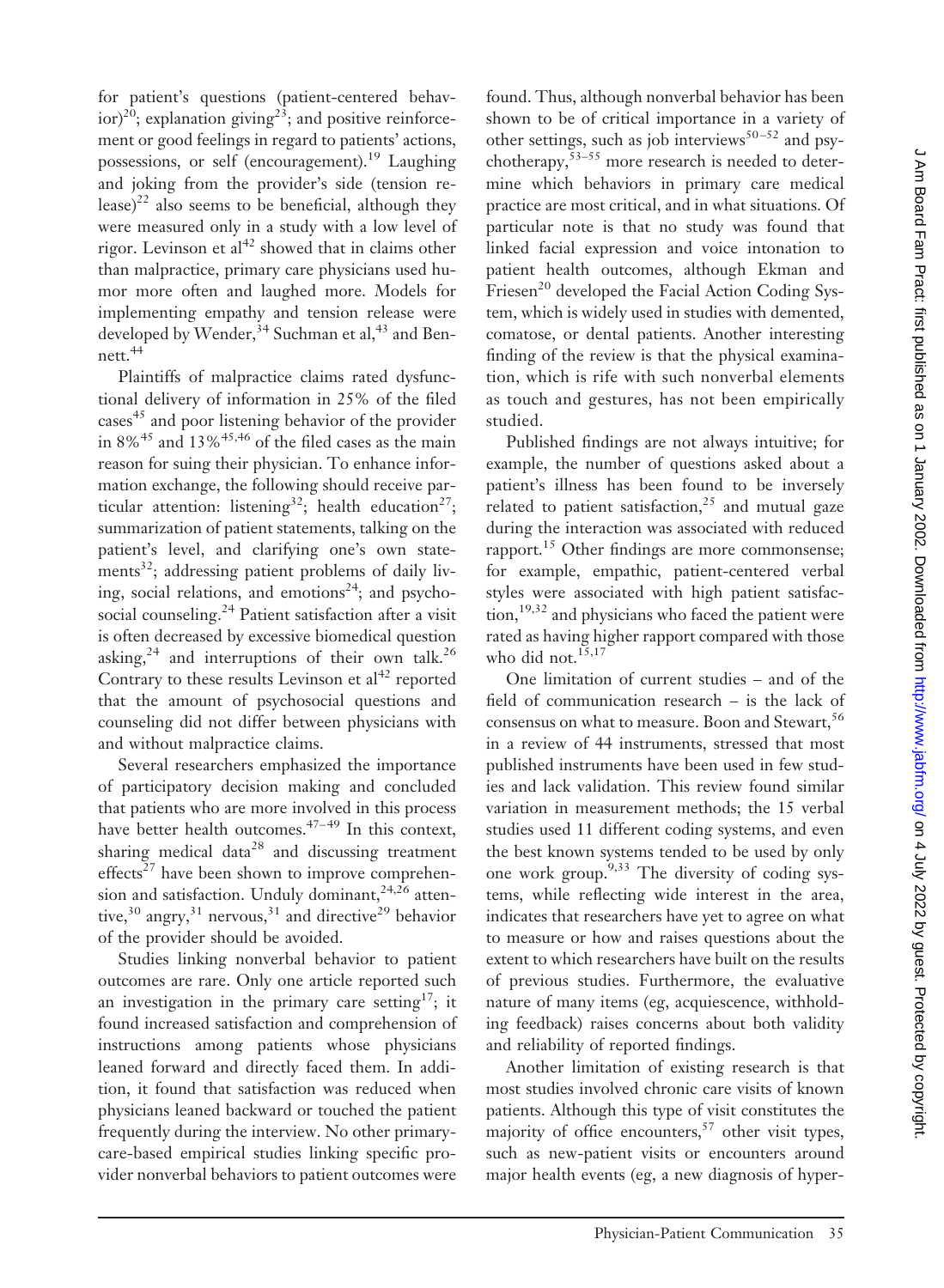tension), might be especially crucial in terms of health outcomes. Another methodological gap of the methods is the cross-sectional design of all reviewed studies, which does not allow data collection for ongoing physician-patient relationships. Although qualitative studies provide a useful tool to investigate provider-patient encounters, the evidence-based format of this review did not allow an inclusion of these studies in this review.

Many studies used a complex coding system with an immense number of measured behaviors. Only a few of these studies,  $24,25,29,30,58$  however, actually applied a theoretical framework to sort those different behaviors into broader and more understandable constructs. Doing so is necessary if a sufficiently broad language is to be developed to incorporate the unique variables of the individual investigators into meaningful groupings, thus allowing communication behaviors to be compared across populations and settings. Promising new methodologic tools are data management software packages that allow the simultaneous recording and timing of multiple events and behaviors on digitized compact disk files.<sup>59</sup> These data management tools have already been applied to a variety of settings in the study of interactions, including ani- $\text{mal}^{60}$  and primate<sup>61</sup> behavior, studies of drug effects on behavior, $62$  observations of caregivers and care recipients in Alzheimer disease,<sup>63</sup> and studies of marital couples.<sup>59</sup> Such methods offer considerable promise for advancing the field of providerpatient research, provider education, and quality improvement in primary care.

Despite the limitations of current research, enough is known to guide the improvement of patient care encounters and the training of physicians. Furthermore, behavior change appears to be a possible and realistic goal. Bertakis,  $64$  for example, found that physicians could be trained to summarize recommendations and request feedback at the end of an office visit. Maguire et al, $65$  who conducted a training program for medical students, found that 5 years later the students still adhered to the behaviors taught, and that patient satisfaction was greater among this group in comparison with a control group that did not receive the intervention. Smith et  $al^{21}$  conducted a randomized controlled trial on the effectiveness of a 1-month training elective in interviewing for primary care residents; results showed that trained residents were superior in data gathering, attitudes, and somatization man-

agement. Furthermore, consistently higher patient satisfaction was noticed for the intervention group. The educational task is challenging, however. A recent trial in a health maintenance organization failed to show increased patient satisfaction after physicians completed communications skills training. The authors concluded that to improve global patient satisfaction, training programs need to be intensive, teach a broad range of skills, and provide ongoing performance feedback.<sup>66,67</sup>

As the technology and complexity of medicine advance, the interpersonal aspects of practice remain important targets for study. New analytical techniques that allow for the simultaneous coding of multiple behaviors will facilitate the exploration of the interplay between various verbal and nonverbal behaviors, thereby allowing investigators to empirically evaluate and refine theoretical models (eg, Figure 1). Continued inquiry could yield new and important findings with direct application to physician teaching and to quality improvement in primary care practice.

## **References**

- 1. Lipkin M Jr. The medical interview. In: Lipkin M Jr, Putnam SM, Lazare A, editors. The medical interview: clinical care, education, and research. New York: Springer-Verlag, 1995:ix-xi.
- 2. Greenfield S, Kaplan SH, Ware JE Jr, Yano EM, Frank HJ. Patients' participation in medical care: effects on blood sugar control and quality of life in diabetes. J Gen Intern Med 1988;3:448 –57.
- 3. DiMatteo R. Health behaviors and care decisions: an overview of professional-patient communication. In Gochman DS, editor. Handbook of health behavior research II: provider determinants. New York: Plenum Press, 1997:5–22.
- 4. Mazur D, Hickam DH. Patients' preferences for risk disclosure and role in decision making for invasive medical procedures. J Gen Intern Med 1997;12:  $114 - 7.$
- 5. Bensing JM, Dronkers J. Instrumental and affective aspects of physician behavior. Med Care 1992;30: 283–98.
- 6. Marvel MK, Epstein RM, Flowers K, Beckman HB. Soliciting the patient's agenda: have we improved? JAMA 1999;281:283–7.
- 7. McBride CA, Shugars DA, DiMatteo MR, Lepper HS, O'Neil EH, Damush TM. The physician's role. Views of the public and the profession on seven aspects of patient care. Arch Fam Med 1994;3:948 – 53.
- 8. Stewart M. Patient recall and comprehension after the medical visit. In: Lipkin M Jr, Putnam SM,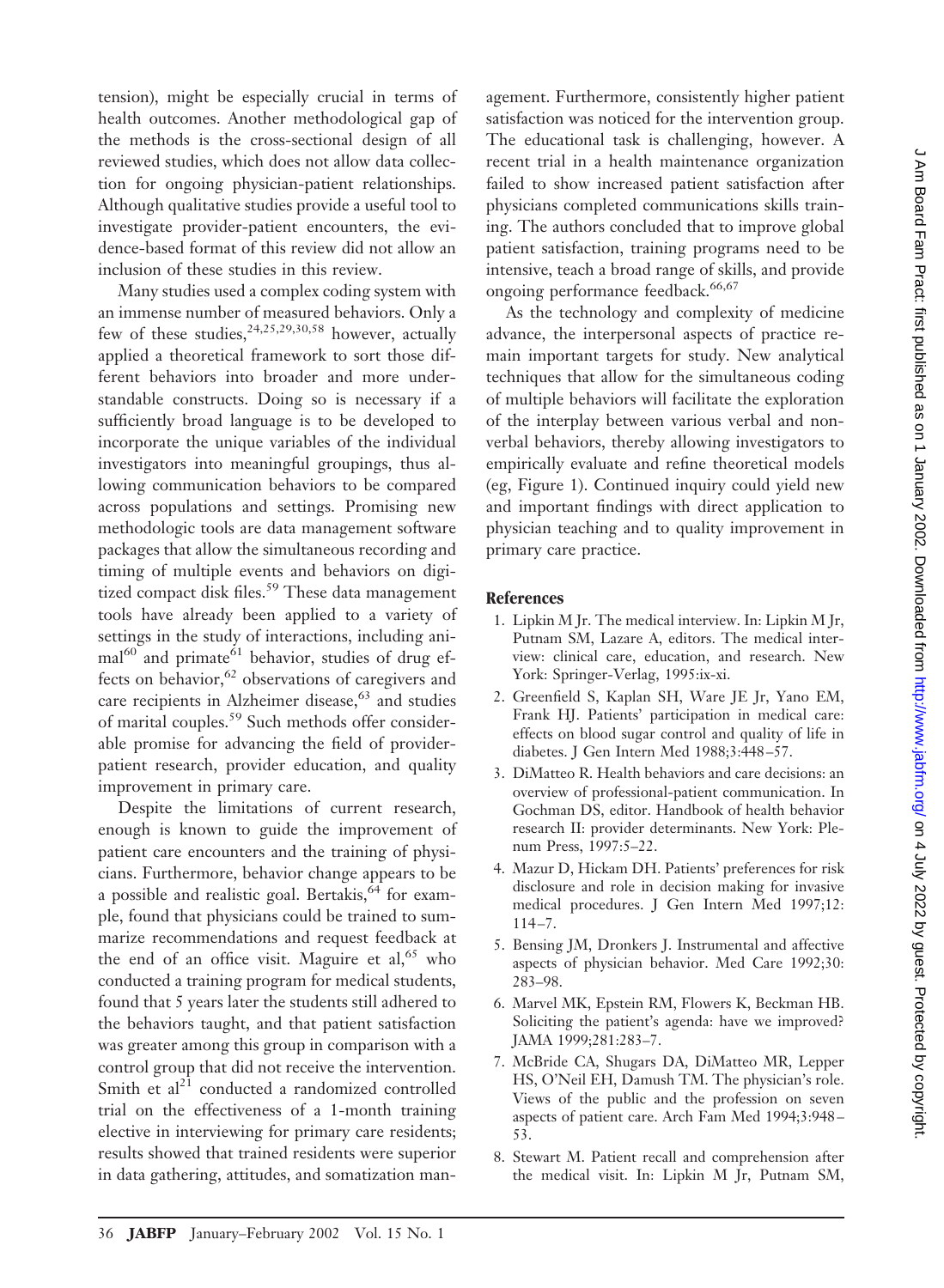Lazare A, editors. The medical interview: clinical care, education, and research.. New York: Springer-Verlag, 1995:525–29.

- 9. Roter DL, Hall JA. Studies of doctor-patient interaction. Annu Rev Public Health 1989;10:163– 80.
- 10. Ong LM, de Haes JC, Hoos AM, Lammes FB. Doctor-patient communication: a review of the literature. Soc Sci Med 1995;40:903–18.
- 11. Roter DL, Hall JA, Katz NR. Patient-physician communication: a descriptive summary of the literature. Pat Educ Couns 1988;12:99 –119.
- 12. Bird J, Cohen-Cole SA. The three function model of the medical interview: and educational device. In: Hale MS, editor. Methods in teaching consultationliaison psychiatry. Basel: S Karger AG, 1990:65-88.
- 13. Beisecker AE, Beisecker TD. Patient information seeking behaviors while communicating with doctors. Med Care 1990;28:19 –28.
- 14. Harrigan J, Rosenthal R. Physicians' head and body positions as determinants of perceived rapport. J Applied Soc Psychol 1983;13:496 –509.
- 15. Harrigan J, Oxman T, Rosenthal R. Rapport expressed through nonverbal behavior. J Nonverbal Behav 1985;9:95–110.
- 16. Shreve EG, Harrigan JA, Kues JR, Kagas DK. Nonverbal expressions of anxiety in physician-patient interactions. Psychiatry 1988;51:378-84.
- 17. Larsen KM, Smith CK. Assessment of nonverbal communication in the patient-physician interview. J Fam Pract 1981;12:481-8.
- 18. Landis JR, Koch GG. The measurement of observer agreement for categorical data. Biometrics 1977;33: 159 –74.
- 19. Wasserman RC, Inui TS, Barriatua RD, Carter WB, Lippincott P. Pediatric clinicians' support for parents makes a difference: an outcome-based analysis of clinician-parent interaction. Pediatrics 1984;74: 1047–53.
- 20. Ekman P, Friesen WV. Facial action coding system. Investigator's guide. Palo Alto, Calif: Consulting Psychologist's Press 1978.
- 21. Smith RC, Lyles JS, Mettler J, et al. The effectiveness of intensive training for residence in interviewing. A randomized, controlled study. Ann Intern Med 1998;128:118 –26.
- 22. Davis MS. Variations in patients' compliance with doctors' advice: an empirical analysis of patterns of communication. Am J Public Health Nations Health 1968;58:274 – 88.
- 23. Orth JE, Stiles WB, Scherwitz L, Hennrikus D, Vallbona C. Patient exposition and provider explanation in routine interviews and hypertensive patient's blood pressure control. Health Psychol 1987;  $6:29 - 42.$
- 24. Bertakis KD, Roter D, Putnam SM. The relationship of physician medical interview style to patient satisfaction. J Fam Pract 1991;32:175-81.
- 25. Roter DL, Stewart M, Putnam SM, Lipkin M Jr, Stiles W, Inui TS. Communication patterns of primary care physicians. JAMA 1997;277:350-6.
- 26. Hall JA, Irish JT, Roter DL, Ehrlich CM, Miller LH. Satisfaction, gender, and communication in medical visits. Med Care 1994;32:1216 –31.
- 27. Robbins JA, Bertakis KD, Helms LJ, Azari R, Callahan EJ, Creten DA. The influence of physician practice behaviors on patient satisfaction. Fam Med 1993;25:17–20.
- 28. Mazzuca SA, Weinberger M, Kurpius DJ, Froehle TC, Heister M. Clinician communication associated with diabetic patients' comprehension of their therapeutic regimen. Diabetes Care 1983;6:347–50.
- 29. Carter WB, Inui TS, Kukull WA, Haigh VH. Outcome-based doctor-patient interaction analysis: II. Identifying effective provider and patient behavior. Med Care 1982;20:550-66.
- 30. Stiles WB, Putnam SM, James SA, Wolf MH. Dimensions of patient and physician roles in medical screening interviews. Soc Sci Med 1979;13A:335– 41.
- 31. Hall JA, Roter DL, Rand CS. Communication of affect between patient and physician. J Health Soc Behav 1981;22:18 –30.
- 32. Comstock LM, Hooper EM, Goodwin JM, Goodwin JS. Physician behaviors that correlate with patient satisfaction. J Med Educ 1982;57:105–12.
- 33. Stiles WB, Putnam SM, Wolf MH, James SA. Interaction exchange structure and patient satisfaction with medical interviews. Med Care 1979;17:667-81.
- 34. Wender RC. Humor in medicine. Prim Care 1996; 23:141–54.
- 35. Street R, Buller D. Nonverbal response patterns in physician-patient interactions: a functional analysis. J Nonverbal Behav 1987;11:234 –53.
- 36. Street R, Buller D. Patients' characteristics affecting physician-patient nonverbal communication. Hum Commun Res 1988;15:60 –90.
- 37. Harrigan JA. Self-touching as an indicator of underlying affect and language processes. Soc Sci Med 1985;20:1161– 8.
- 38. Hall JA, Irish JT, Roter DL, Ehrlich CM, Miller LH. Gender in medical encounters: an analysis of physician and patient communication in a primary care setting. Health Psychol 1994;13:384 –92.
- 39. Stewart MA. Effective physician-patient communication and health outcomes: a review. CMAJ 1995; 152:1423–33.
- 40. Stewart M, Brown JB, Boon H, Galajda J, Meredith L, Sangster M. Evidence on patient-doctor communication. Cancer Prev Control 1999;3:25–30.
- 41. Anderson LA, Dedrick RF. Development of the Trust in Physician scale: a measure to assess interpersonal trust in patient-physician relationships. Psychol Rep 1990;67(3 Pt 2):1091–100.
- 42. Levinson W, Roter DL, Mullooly JP, Dull VT,